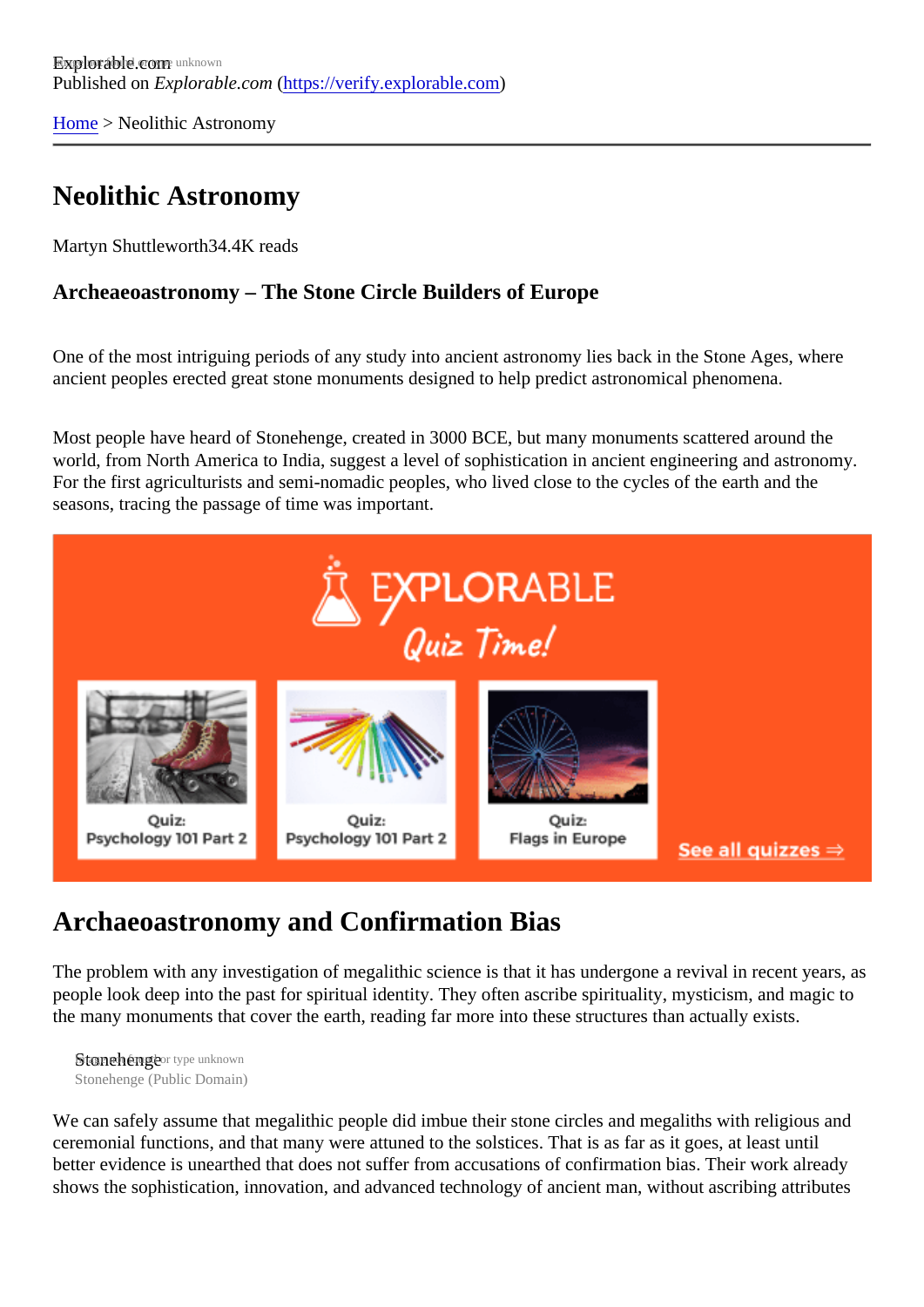that are simply not there, and which ultimately does ancient peoples a great disservice. Many people will remember the work of Gerald Hawkins, who claimed that Stonehenge was a sophisticated calendar used plot many astronomical solar and lunar phenomena. My old physics teacher, the great Alan Davies, a man with a passion for megalithic structures, destroyed most of this when he was asked to co-author a book with Hawkins, pointing out that it was based upon wishful thinking rather than hard evidence. To be fair to Hawkins, he was instrumental in ensuring that astronomers and archaeologists took the idea of astronomically alignments seriously, rather than seeing megalithic structures as temples. Many enthusiasts state that and cultures designed their sites to reflect constellations, such as Orion or Cygnus, as a sign of their reverence for the stars. It is far too early to make that judgment, and the statistics do not support it; high profile studie claiming that the Pyramids line up with the belt of the constellation Orion, for example, are nothing more than conjecture. All that we can be certain of is that the great monuments were aligned with the solstices and, possibly, lunar events, so the razor of the famous Occam comes in useful. Considering the amount of time and effort spent in constructing the structures, and the undoubted astronomical prowess of the ancier there may well be more to many of these sites, but such claims require much more statistical and archaeological analysis before we can say for certain. Currently, the more fanciful of the claims owe much more to imagination and confirmation bias than facts.

# Archaeoastronomy: Neolithic Astronomy in Britain

Carnac

Image not found or type unknown Carnac *Creative Commons*[1])

The most discussed archaeoastronomic period, with the possible exception of the Mayans, is in North We Europe, where huge structures such as Stonehenge, Carnack and Newgrange adopt a mystical quality and seem to transcend the boundaries between the earth and the realms of spirit for those with a romantic stre However, this romantic view, built upon very little evidence, has led to a New Age movement based aroun these sites. There is, of course, no problem with that, as people are welcome to believe what they wish but, as scientists, we must push that aside and try to find out exactly what astronomical phenomena these site measured. Trying to find information online, or in a bookshop, is difficult, due to the amount of poorly conducted pseudo-science, making the process of finding information about the purpose of these sites exceptionally difficult.

#### Archaeoastronomy: Stonehenge and the Solstice

All that we can say is that Stonehenge is aligned to the solstice, more likely to be the winter solstice than t summer solstice, because that event would give ancient farmers a guide of when to prepare for spring planting. Stonehenge is an architectural and engineering masterpiece, so adding the extra layers to its meaning does ancient man a disservice.

Stonehenge, Summer Solstice

Image not found or type unknown Stonehenge, Summer Solstice ( [Creative Commons](http://en.wikipedia.org/wiki/Creative_Commons) [2])

There is little doubt that megalithic people plotted the course of the sun with accuracy, and the sheer amorg of effort required, both in quarrying and transporting the stones, as well as shaping them and erecting them into position, speaks volumes of the ingenuity and intelligence of the builders. Tentatively, we can assume